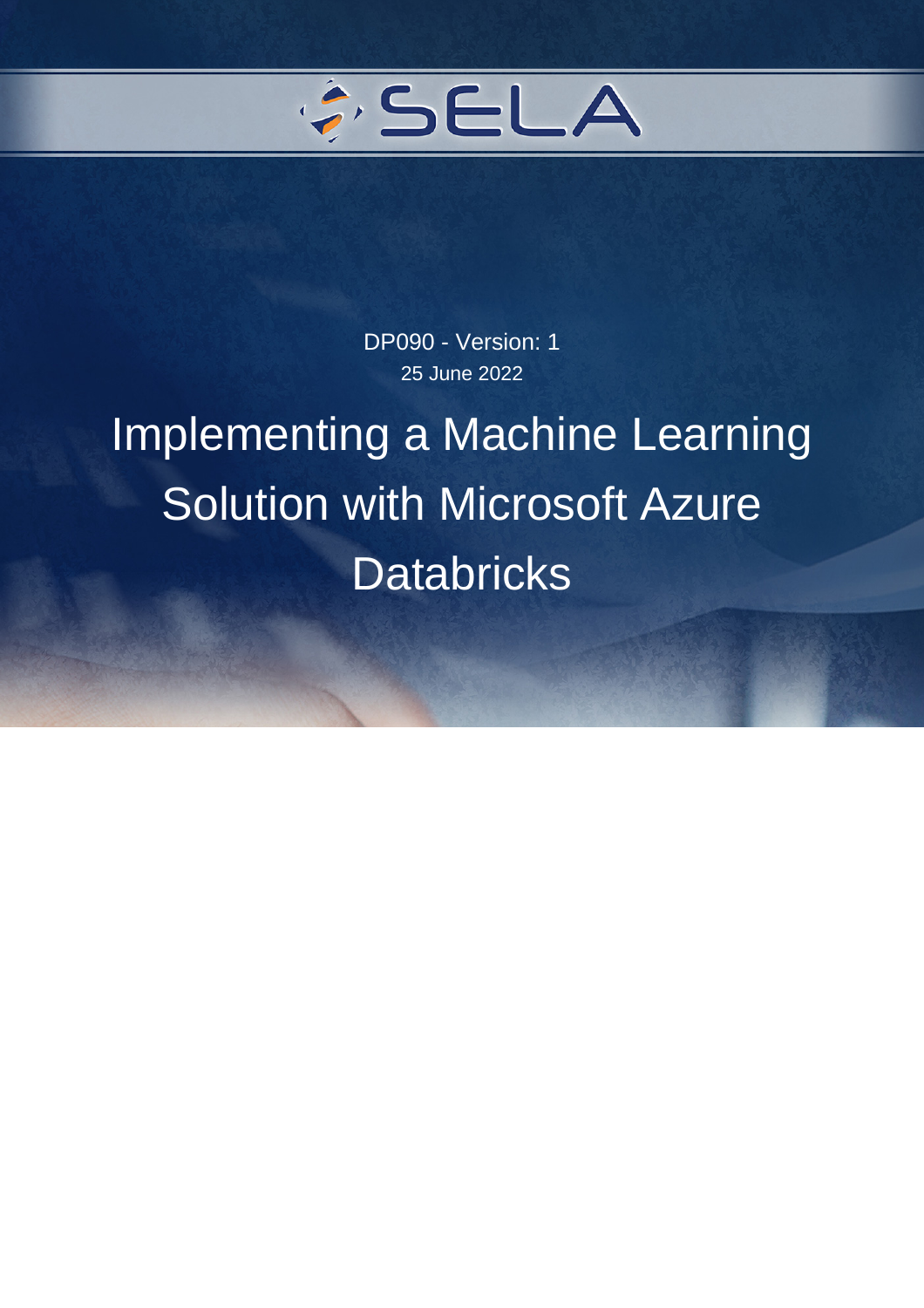

# Implementing a Machine Learning Solution with Microsoft Azure **Databricks**

DP090 - Version: 1

## **1** days Course

#### Description: Ĩ

Azure Databricks is a cloud-scale platform for data analytics and machine learning. In this one-day course, you'll learn how to use Azure Databricks to explore, prepare, and model data; and integrate Databricks machine learning processes with Azure Machine Learning.

#### Intended audience: ľ

This course is designed for data scientists with experience of Pythion who need to learn how to apply their data science and machine learning skills on Azure Databricks

#### Prerequisites: L,

Before attending this course, you should have experience of using Python to work with data, and some knowledge of machine learning concepts. Before attending this course, complete the following learning path on Microsoft Learn:1613 - Create machine learning models

#### Objectives: Ĭ

Provision an Azure Databricks workspace and cluster Use Azure Databricks to train a machine learning model Use MLflow to track experiments and manage machine learning models Integrate Azure Databricks with Azure Machine Learning

#### Topics: